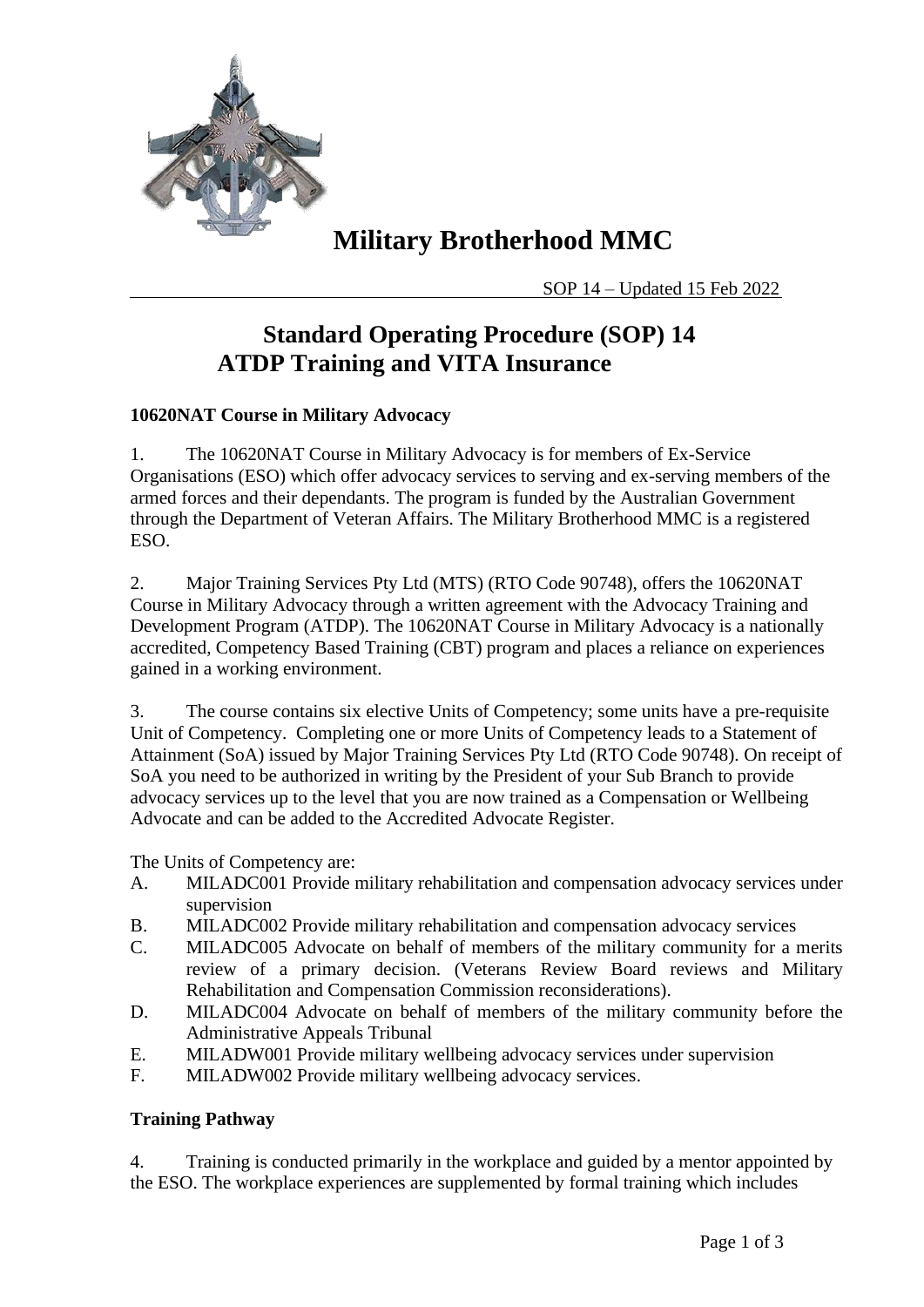

# **Military Brotherhood MMC**

SOP 14 – Updated 15 Feb 2022

online study units and face-to-face consolidated training. Advocates have twelve (12) months to complete their chosen unit of competency via the training pathway.

#### **Recognition of Prior Learning (RPL)**

5. Pension and Welfare officers trained under the TIP system may be able to undertake a process of RPL in order to transition to the Course in Military Advocacy. This process initially takes former TIP practitioners to level 2 in their chosen stream. Level 3 and 4 compensation advocates must gain a level 2 Statement of Attainment first, as this is a pre-requisite for level 3. Level 3 is also a pre-requisite for Level 4.

#### **Trainers, trainees, and assessment**

6. All training and assessment is conducted by trainers and assessors who hold the relevant formal vocational [competencies and training and assessment credentials](https://www.asqa.gov.au/standards/chapter-4/clauses-1.13-1.16) to train and assess.

7. Trainees are to be selected by their ESO using the [Guidelines for the Selection of](https://web.atdp.org.au/docs/pdf/guidelines.pdf)  [Advocacy Trainees.](https://web.atdp.org.au/docs/pdf/guidelines.pdf) Ideally new entrants will have been exposed to the role in the workplace prior to enrolment to ensure their ability and willingness to carry out the role.

8. Each Sub Branch needs to be registered with ATDP individually and select authorized officers that can nominate and approve nominations. The ESO must then nominate the person using the [online nomination form.](https://www.advocateregister.org.au/login.php) Once that has been done, the nominee must then complete an online application form.

9. Once the online application form has been submitted, you will be enrolled with MTS, provided mandatory entry requirements have been met as listed below:

A. The receipt of the MTS Candidate Handbook, which advises your rights and responsibilities for the successful completion of courses.

B. The completion of a short language, literacy and numeracy (LLN) test to ensure you have an elementary level of LLN to carry out the role of an advocate, or

C. The provision of a copy of a prior qualification (Certificate III or higher) or a USI transcript detailing a previous qualification achieved, which demonstrates you would have an appropriate level of LLN to carry out the role of an advocate.

10. MTS staff will contact you via email, regarding the abovementioned requirements. Preferences for training places is based on the best possible return to the ex-service community, so workload of an ESO, Veteran Centre or Community of Practice is taken into account.